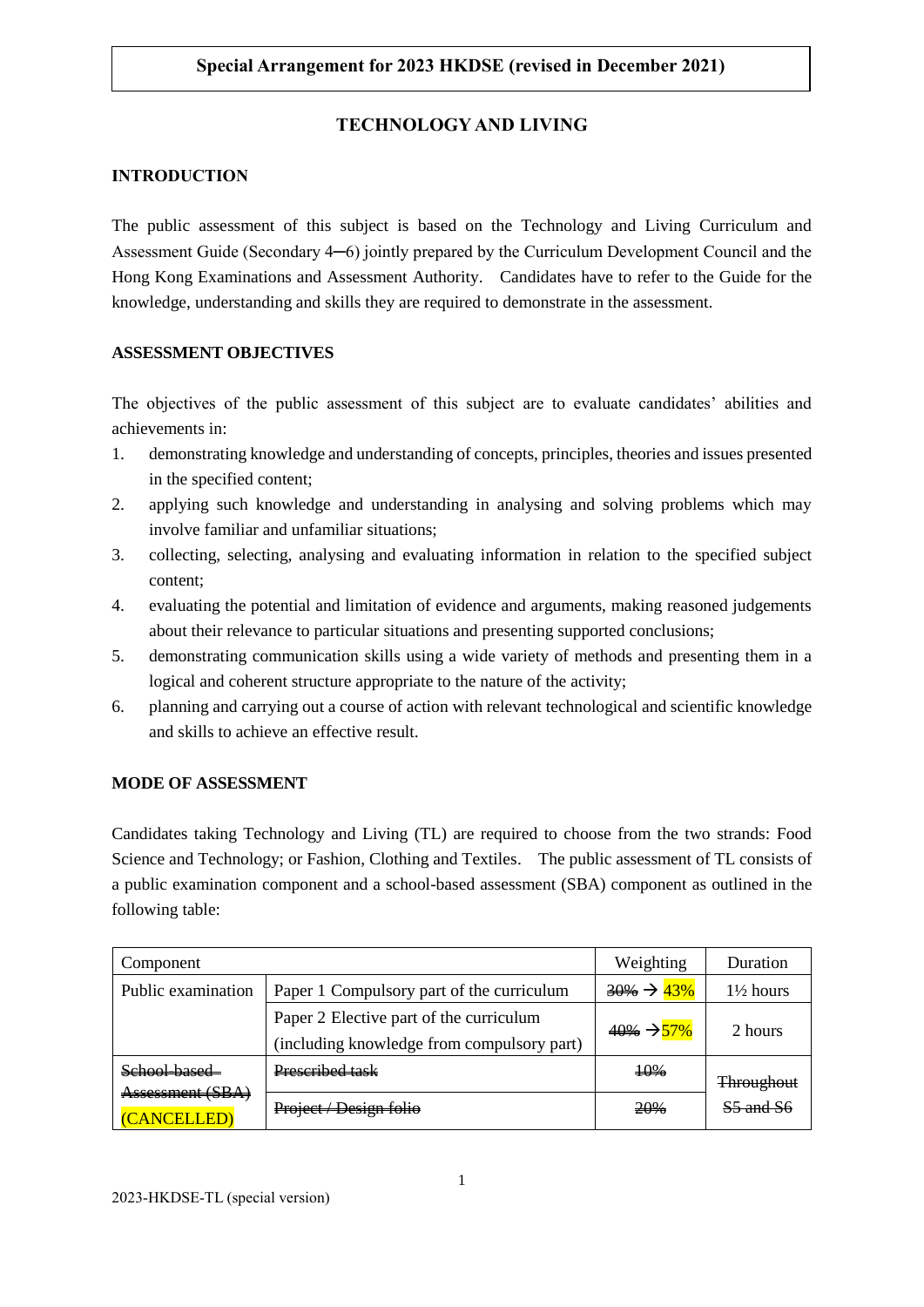### **PUBLIC EXAMINATION**

The examination papers will include questions set on familiar and unfamiliar situations. In the latter case, candidates may be required to study information presented in the form of text, diagrams or graphs, and to apply their skills and knowledge in answering questions set on the information given.

### **Paper 1**

This paper comprises three sections. Section A contains multiple-choice questions and carries 15 marks. Section B includes design questions and carries 25 marks. Section C consists of structured questions and carries 30 marks. Candidates have to attempt all questions in this paper.

### **Paper 2**

This paper consists of questions set on the three elective modules. Each elective module includes short questions, data-response questions and an essay, and carries 40 marks. Candidates have to attempt questions from any two of the three elective modules.

## **SCHOOL-BASED ASSESSMENT (SBA) (CANCELLED)**

School-based assessment (SBA) is compulsory to **all** school candidates. Table 1 lists the number of assessments required and the percentage weightings of the assessments. Table 2 lists the mark allocation for each assessment area.

#### **Table 1**

| <del>Task</del>                       | <del>No. of Assessment</del> | <del>Weighting</del> |
|---------------------------------------|------------------------------|----------------------|
| <del>Preseribed task</del>            |                              | 10%                  |
| Project / Design folio                | ∓                            | <del>20%</del>       |
| <del>Proposal</del>                   |                              |                      |
| <del>(calisation and evaluation</del> |                              |                      |

#### **Table 2**

| <del>l`ask</del>                                      | <del>Assessment -</del><br>Areas   | Assessment Criteria                                                                         | <b>Mark</b>     | <del>Total</del><br>Marl |  |
|-------------------------------------------------------|------------------------------------|---------------------------------------------------------------------------------------------|-----------------|--------------------------|--|
| Preseribed<br>task                                    | <b>Experimental</b><br><b>work</b> | conducting of experiment and recording of<br><del>observations</del>                        | $\overline{10}$ |                          |  |
|                                                       | <b>Keport writing</b>              | interpretation of data and report writing                                                   | $\overline{10}$ |                          |  |
| <del>Project</del> ≁<br>Design-<br><del>folio -</del> | <del>Proposal</del>                | development of the project outline / design-<br>brief and study item / design specification | $\overline{10}$ |                          |  |
|                                                       |                                    | development of study items / design ideas                                                   | $\overline{10}$ | 40                       |  |
|                                                       | Realisation and<br>evaluation      | realisation of the study item/design idea                                                   | $\ddagger$      |                          |  |
|                                                       |                                    | communication and presentation                                                              |                 |                          |  |